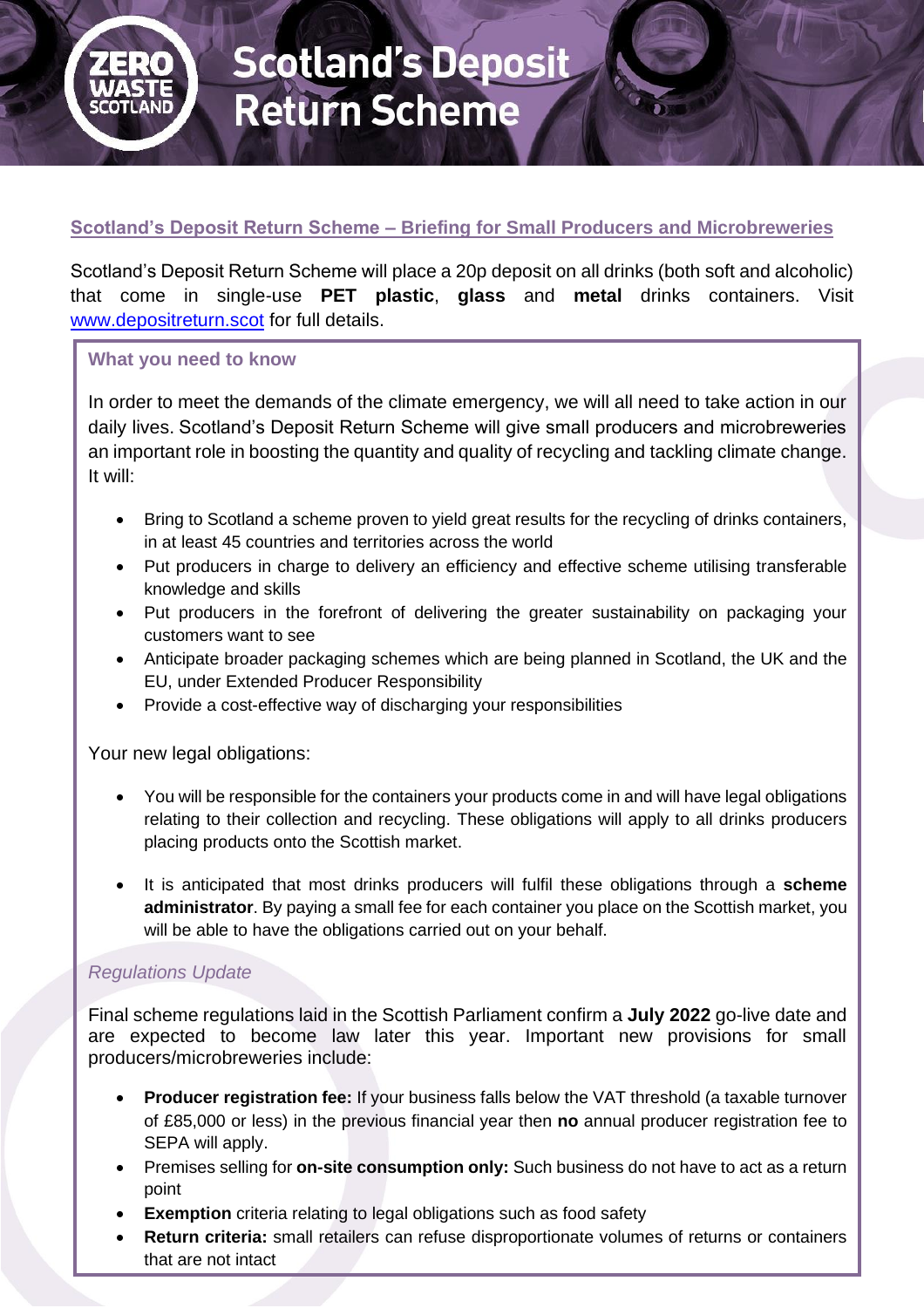

### **Producer Obligations**

Deposit return is an example of extended producer responsibility, which requires producers to be responsible for the packaging (the drinks cans and bottles) that their products are sold in.

In Scotland's Deposit Return Scheme, a producer is **a drinks brand owner or importer** into the UK market, or, in the case of online sales, the **operator of the website** through which the product is sold.

All drinks producers and importers, regardless of size, selling onto the Scottish market are covered by the legislation. Once the scheme is live producers will have new legal requirements.

## **To fulfil these obligations, you have two options:**

- 1) *Pay a small fee per container to a scheme administrator who then carries out the obligations on your behalf*. This would be a per-container fee that results in your **contribution being proportionate to your market share in Scotland**. In order to be a member of a scheme administrator, you will likely have to follow that scheme administrator's rules, for example on labelling. However, a scheme administrator is likely to be a producer-led organisation, so will seek to operate in the best interests of all producers. Joining a scheme administrator will make it simple for you to contribute to the scheme and fulfil your obligations. It is anticipated that most producers will choose this option.
- 2) *Discharge obligations yourself*  This is likely a realistic option only if you sell into a limited number of premises (such as local pubs) and are visiting these premises regularly to deliver stock. This will require a plan to be submitted to SEPA.

Under the obligations you will:

- Register with SEPA by 1st March each year for your containers to be sold in Scotland. SEPA will hold a list of registered producers
- Ensure you include a deposit in the sale price of products sold in scheme packaging when they are intended for sale to a consumer in Scotland
- Provide information about your products to SEPA as required
- Collect and manage scheme containers from retailers and other return points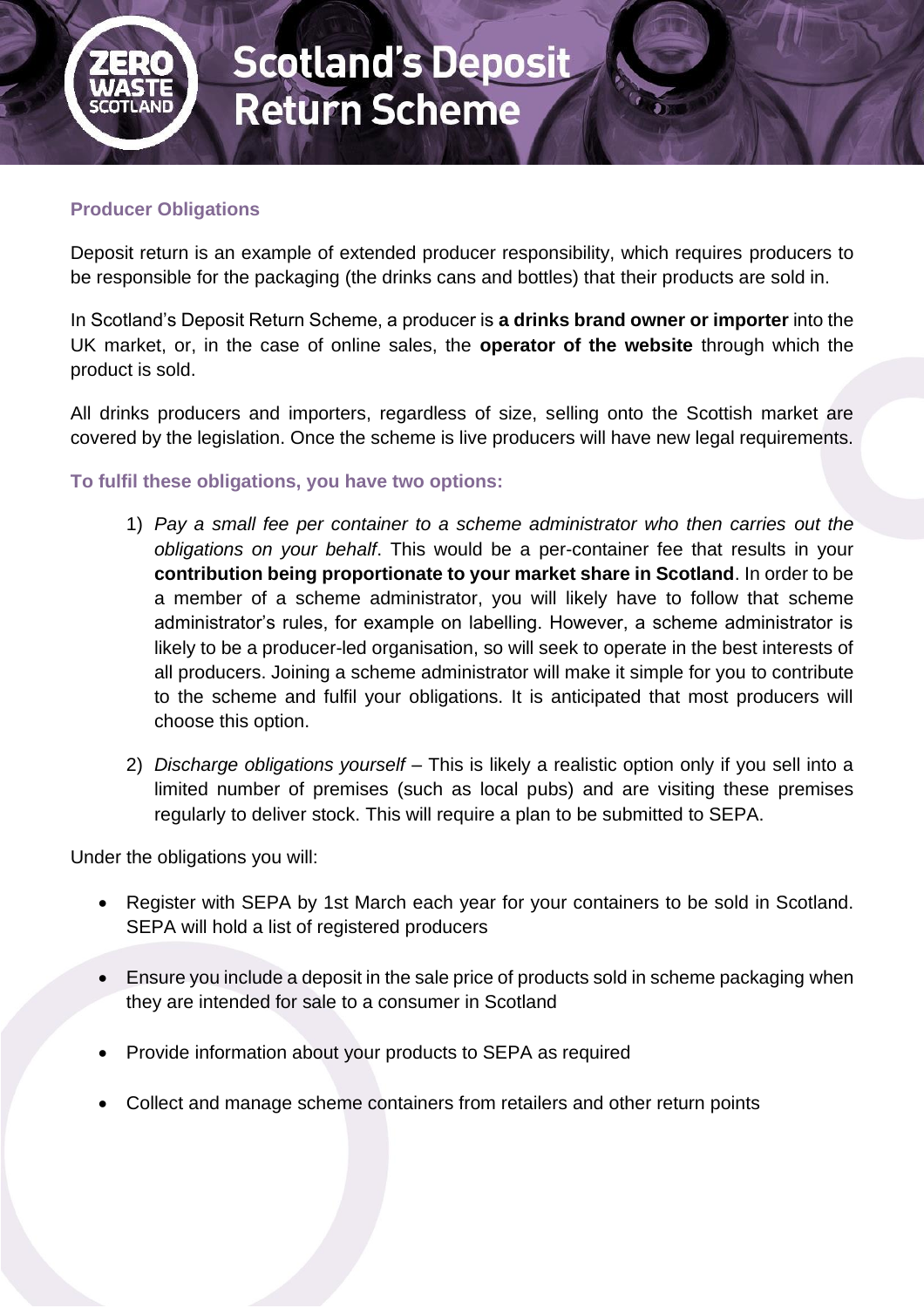

- Reimburse retailers for the deposit value on containers collected and pay an additional reasonable handling fee per container
- Meet annual collection targets for recycling.

# **If you choose to join a scheme administrator, they will fulfil most of these obligations on your behalf.**

## **Retail Obligations**

As a small producer or microbrewery, it's possible that you also operate as a retailer in the form of a physical or online shop where you sell drinks to the consumer to take away.

Once the scheme is live, retailers have the following responsibilities under the regulations, unless you obtain an exemption (see below for more details on being exempt):

- Ensure you are only selling drinks from producers registered with SEPA and that have been put on the market for sale to consumers in Scotland
- Charge the deposit at point of sale, and make it clear the container is part of the scheme
- Display the deposit value clearly and separately from the price of the product
- Online retailers will have to ensure sales of containers in Scotland comply with the scheme
- Retailers selling to customers in a physical location must act as a return point, unless they are exempted (see information below). Return points must accept containers, and refund deposits to customers. They must keep containers for collection by producers or scheme administrator(s) acting on their behalf
- Distance retailers must provide free takeback services to customers.

# **To fulfil the obligations retailers can:**

• *Take containers back either via a Reverse Vending Machine (RVM) or manually* – realistically if you operate a small shop, such as brewery shops, you may choose to operate a manual return, as there will not be the quantity of containers returned to justify investing in an RVM. Retailers will get a handling fee for any containers that they accept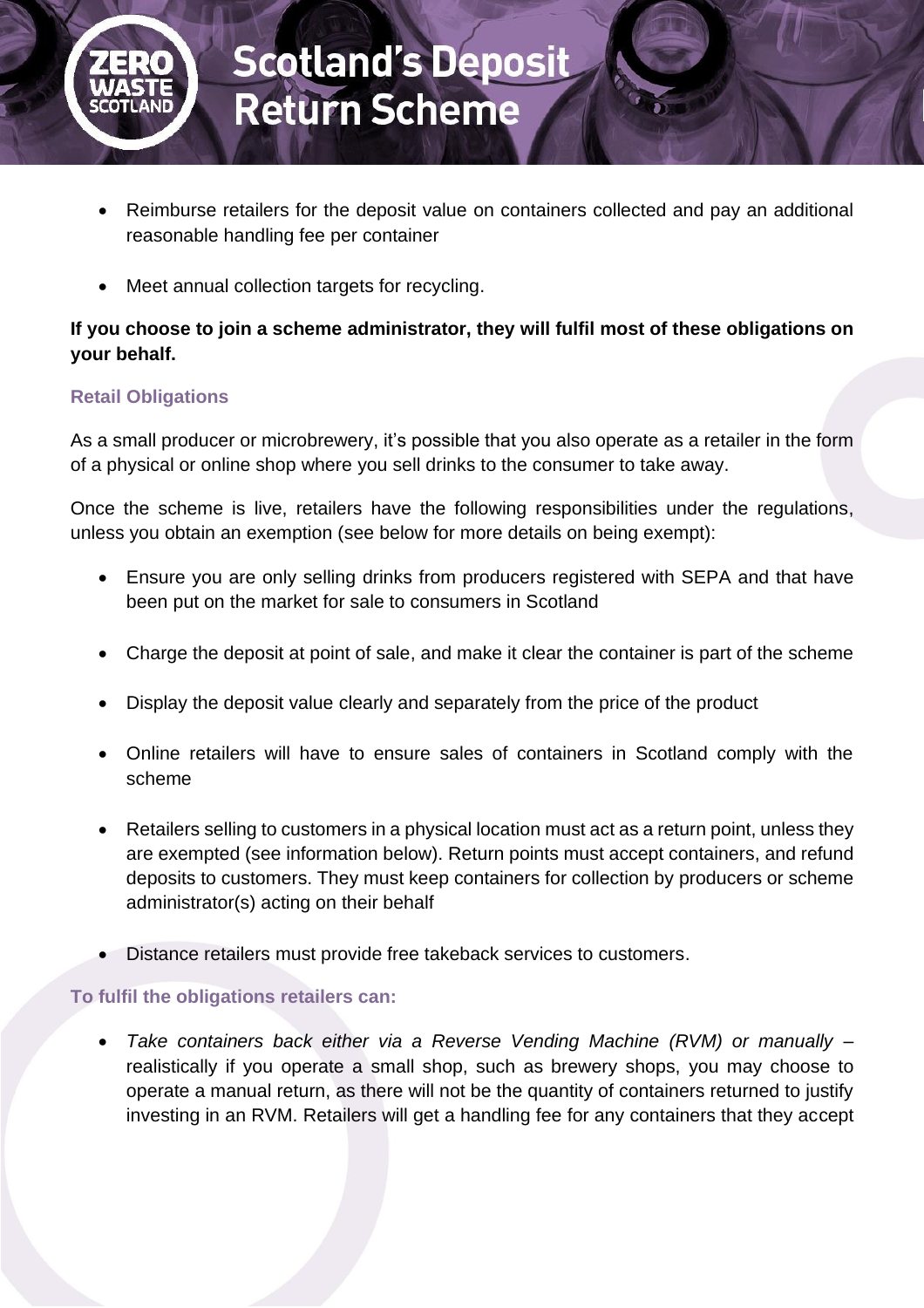

back – a per-container fee to reimburse them for facilitating returns, and this covers staff time, space and the costs of infrastructure required, such as an RVM.

#### **Considerations for you as a small producer or microbrewery**

# *What is the Producer Fee?*

It is anticipated that the scheme will be funded through three channels, though this will ultimately be a decision for any scheme administrator:

- Unredeemed deposits
- Revenue generated by selling the collected materials for recycling
- Producer Fee. This is in line with European schemes, as deposit return is a form of Extended Producer Responsibility (EPR). The producer fee will likely be charged on each container you place on the market, making the fee **proportionate to the size of your market share in Scotland.** The value of the producer fee will ultimately be a decision for a scheme administrator, in consultation with its producer members. A differential producer fee by material type may be determined by the scheme administrator.

#### *What is the producer registration fee and how much is it?*

Drinks producers will pay an annual fee to SEPA to cover the costs of registration. This fee will be £360 per year.

If your business falls below the VAT threshold (a taxable turnover of £85,000 or less) in the previous financial year then **no annual fee** will apply.

# *Do I have to change my labelling?*

The regulations do not mandate labelling. There is no specific requirement for you to add new labelling to scheme items sold in Scotland. If you choose to join a scheme administrator, they will be responsible for deciding on appropriate measures for minimising fraud and informing the consumer that containers are part of the deposit return scheme. Any change to labelling would likely be a commercial decision for you, based on the quantity of containers you place on the market and the expected level of fraud.

When it does not make commercial or financial sense to change labelling, European schemes have other methods available to smaller producers. These include using an adhesive label or accepting a variable producer fee. A variable producer fee would still be paid per-container (making the fee proportionate to market share in Scotland), and will be used to off-set the increased risk of fraud for non-labelled containers.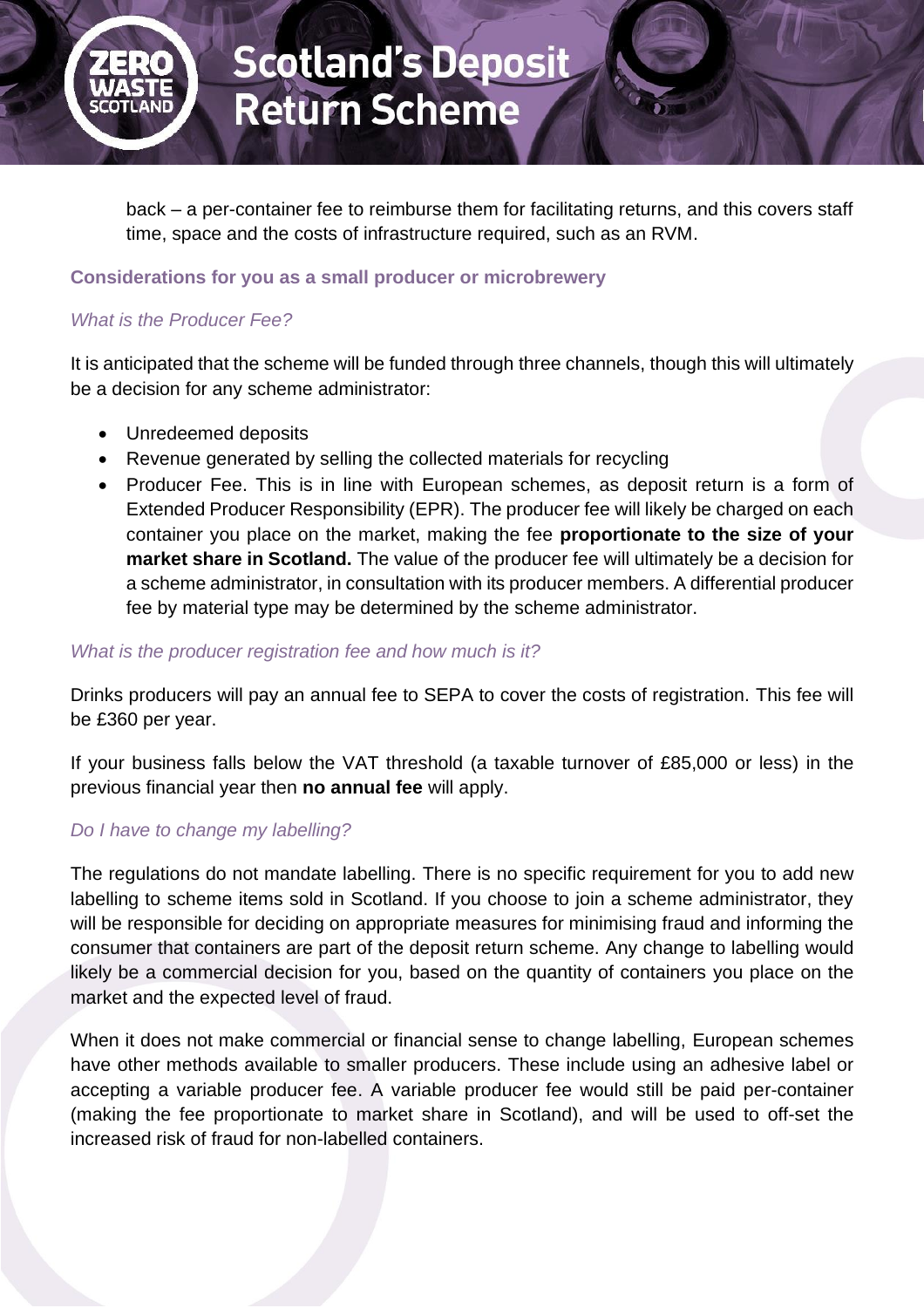

# *What if I operate a shop?*

As outlined above, retailers selling drinks to take away have several obligations under the deposit and return scheme regulations. If you are also a retailer you will be able to decide whether you want to collect containers returned by the consumer manually or automatically via a reverse vending machine (RVM). This will likely be a commercial decision based on the number of returns expected and space. As a return point you will be paid a handling fee, a percontainer fee to reimburse you for facilitating returns, which covers elements such as staff time, space and the costs of an RVM.

#### *Can I be exempt from accepting returns?*

Businesses can apply to Scottish Ministers for an exemption from acting as a return point. There are two different routes through which an exemption can be granted.

**Route 1:** Get an agreement from another return-point operator to take back containers on your behalf. This might be a nearby store or voluntary return point established by someone other than a retailer. You must show that:

- this alternative return point is within reasonable proximity to your premises;
- if the exemption is granted, this will still provide consumers with reasonable access to a return point.

**Route 2:** Provide evidence to satisfy Ministers that there is no reasonable way for you to operate a return point on your premises without risking being in breach of relevant legal obligations such as food safety.

Applications for exemptions are expected to open in due course. The Scottish Government is working with representatives of the retail sector and other relevant stakeholders to develop guidelines to support businesses in making an application.

#### *What if I sell my product online?*

Retailers who sell products by distance sales (e.g. through an online delivery service) will be required to provide some form of takeback service, free of charge – from the site of delivery to consumers who have purchased those items. This requirement applies only to your **own products**, not to every container the customer wishes to return.

There will flexibility on how this works. A temporary levy can be charged to cover essential costs.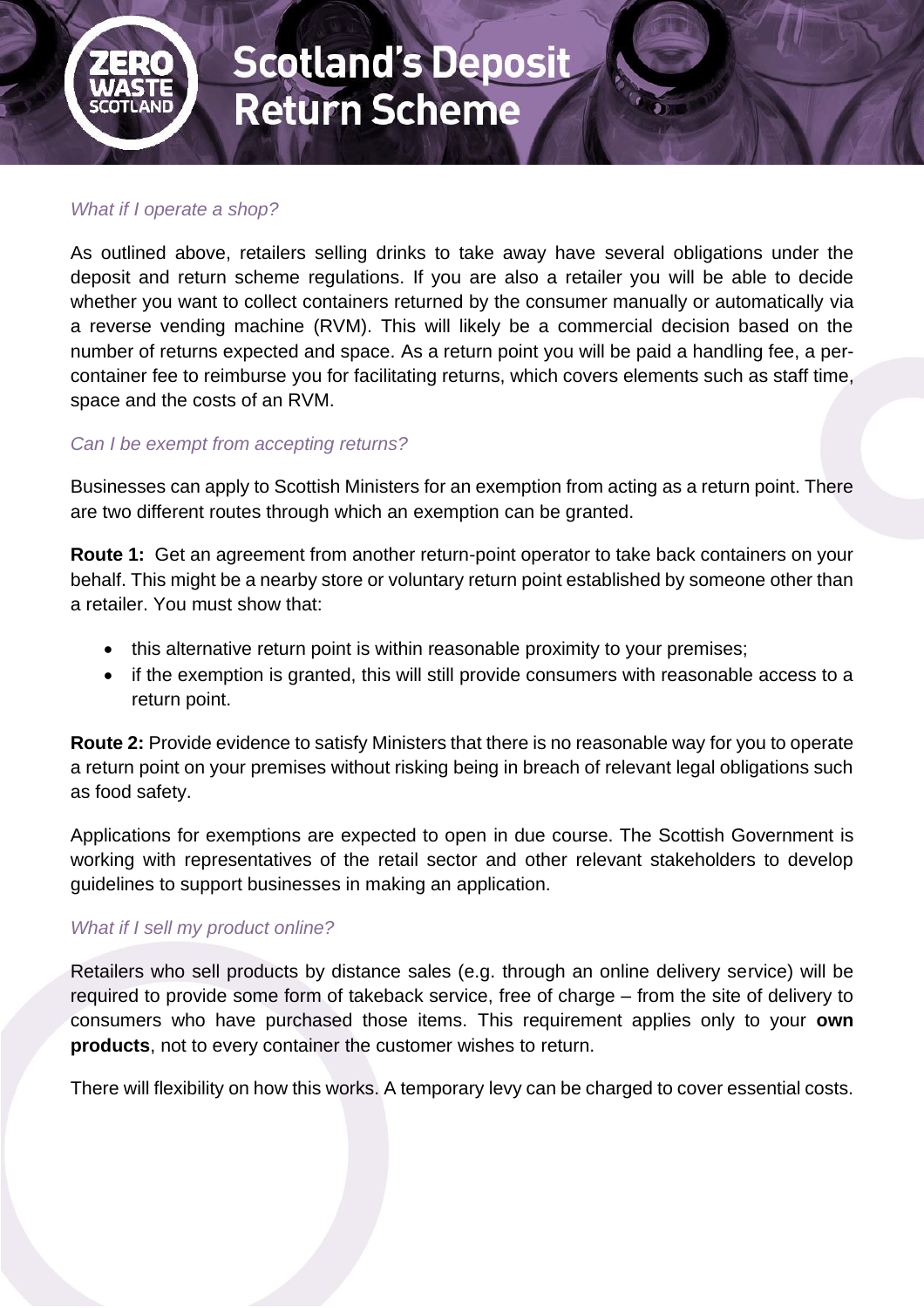

Please note – customers will still be able to return their empty containers to any other return point. As such, it is anticipated that most customers will make use of a local return point, rather than a takeback service.

## *How do I get reimbursed for the 20p deposit?*

It is likely, if you are a member of a scheme administrator, that they will ask you to pass the 20p deposit to them when you place a product on the market. Every time an item is sold the deposit is attached. This means the retailer or wholesaler pays the deposit to you when you sell them your product. This means you will be reimbursed quickly and efficiently.

## *Who regulates the scheme?*

The scheme will be regulated by SEPA, who will monitor progress against annual collection targets. SEPA will have a range of enforcement measures available to take against any scheme administrator, producer or retailer that is deliberately or consistently not performing or breaching the regulations, for instance by selling items without a deposit applied.

#### **When will the scheme become operational?**

The scheme will go live for consumers on 1<sup>st</sup> July 2022. However, some parts of the regulations will come into effect before this date, so it's important that you begin to get ready now.

#### **Is any other part of the UK considering a deposit return scheme?**

Scotland's Deposit Return Scheme is being introduced under legislation relating to powers which are devolved to Scotland. A public consultation on proposals to establish a deposit return scheme for England, Wales and Northern Ireland ran from February to May 2019.

The Scottish Government is open to working with the other administrations on DRS.

#### **Further Information**

For more information, including a comprehensive list of FAQs, please visit:

[Depositreturn.](https://depositreturnscheme.zerowastescotland.org.uk/) scot

Additional information for producers can be found here:

<https://depositreturnscheme.zerowastescotland.org.uk/information-producers>

Additional information for retailers can be found here: